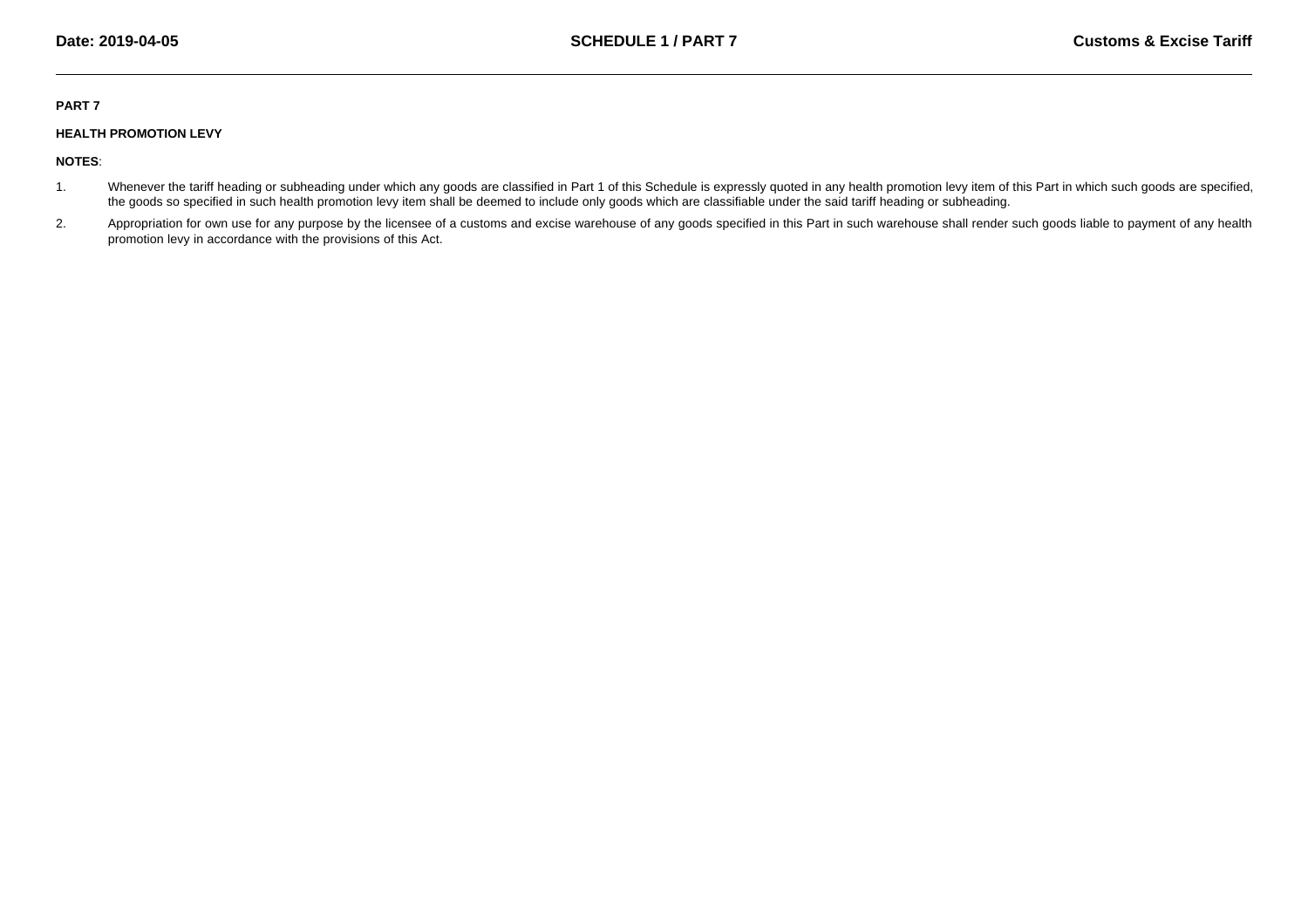## **SECTION A**

## **LEVY ON SUGARY BEVERAGES**

**NOTES:**

- 1.Any rate of levy on sugary beverages is payable on any goods specified in this Section either imported into or manufactured in the Republic.
- 2.Any levy on sugary beverages specified in this Section shall be payable in addition to any Customs and Excise duty payable in terms of any other Part of Schedule No. 1.
- 3.Imported goods shall not be declared on separate bills of entry for the purposes of this Part of Schedule No. 1.
- 4.Any reference to sugar content means both the intrinsic and added sugar and other sweetening matter contained in any sugary beverage specified in this Section.
- 5. The sugar content of sugary beverages liable to the levy on sugary beverages must be calculated in grams per 100 millilitres based on -
	- (a) the sugar content as certified on a test report obtained and retained from a testing laboratory accredited with and using methodology recognised by the South African National Accreditation System(SANAS) or the International Laboratory Accreditation Cooperation (ILAC); or
	- (b)in the absence of such a test report, the sugar content of the sugary beverage will be deemed to constitute 20 grams per 100 millilitres.
- 6.In the case of powder and liquid concentrates or other preparations for the making of beverages, the sugar content must be calculated in grams per 100 millilitres based on
	- (a) the sugar content as certified on a test report as contemplated in paragraph 5(a) above of the total volume of the prepared beverage when mixed or diluted according to the manufacturers product specifications; and
	- (b) the average sugar content as certified on such test report of the sugar content for all the prepared beverage options when mixed or diluted according to the manufacturer's multiple product specifications; or
	- (c)in the absence of such a test report, the sugar content of the prepared beverage will be deemed to constitute 20 grams per 100 millilitres should the concentrate or preparation be mixed or diluted at a ratio of one part to nine parts water.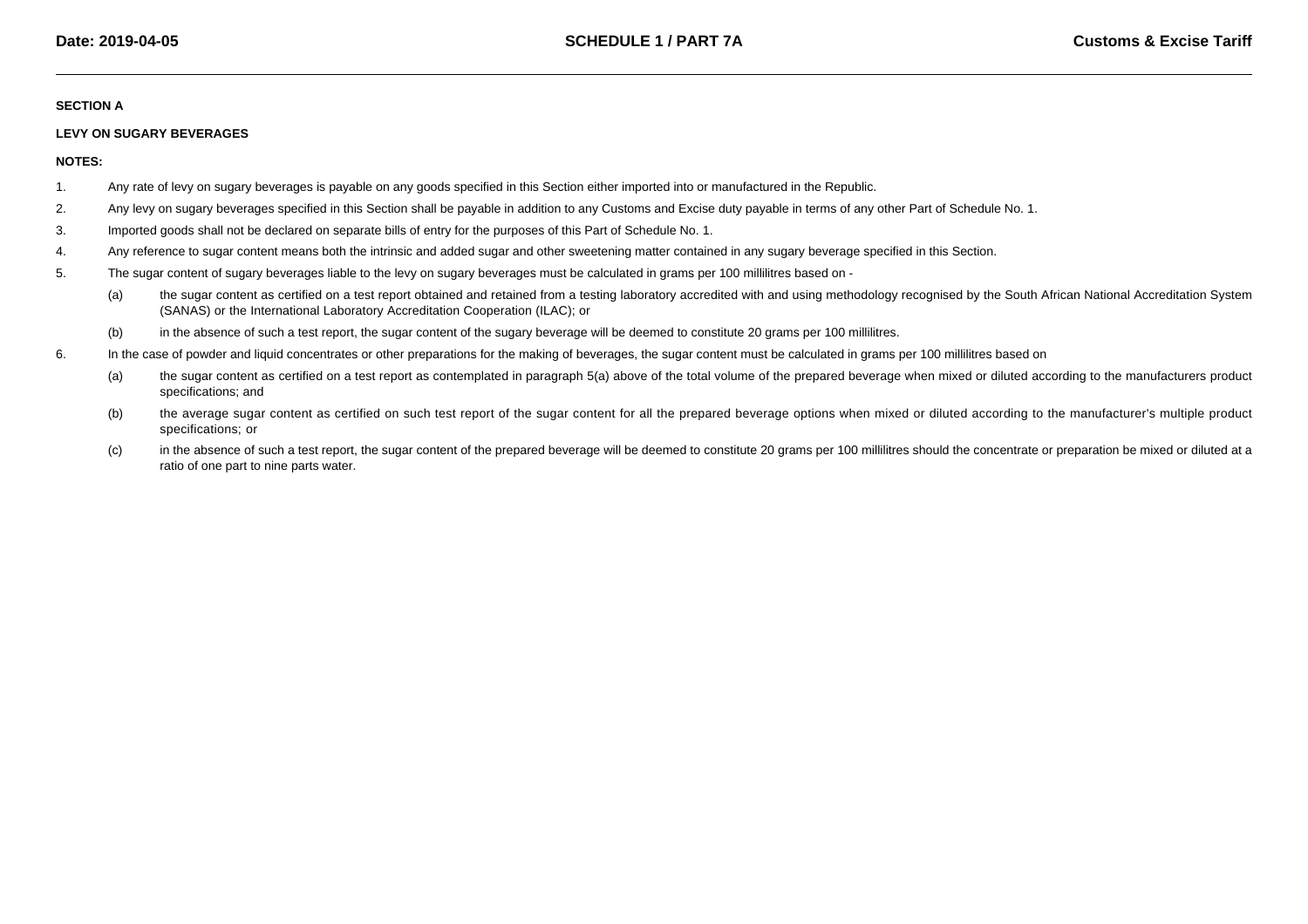| <b>Health</b><br><b>Promotion</b><br>Levy Item | <b>Tariff</b><br><b>Subheading</b> | <b>Article Description</b>                                                                                                                                                                                                                                                                                                                                                                                                                                | <b>Rate of Health</b><br><b>Promotion Levy</b>            |  |  |  |
|------------------------------------------------|------------------------------------|-----------------------------------------------------------------------------------------------------------------------------------------------------------------------------------------------------------------------------------------------------------------------------------------------------------------------------------------------------------------------------------------------------------------------------------------------------------|-----------------------------------------------------------|--|--|--|
| 191.00                                         |                                    | <b>LEVY ON SUGARY BEVERAGES</b>                                                                                                                                                                                                                                                                                                                                                                                                                           |                                                           |  |  |  |
| 191.01                                         | 18.06                              | Chocolate and other food preparations containing cocoa:                                                                                                                                                                                                                                                                                                                                                                                                   |                                                           |  |  |  |
| 191.01                                         | 1806.10                            | Cocoa powder, containing added sugar or other sweetening matter:                                                                                                                                                                                                                                                                                                                                                                                          |                                                           |  |  |  |
| 191.01.05                                      | 1806.10.05                         | Preparations for making beverages                                                                                                                                                                                                                                                                                                                                                                                                                         | 2,21c/gram of the sugar content<br>that exceeds 4g/100ml  |  |  |  |
| 191.02                                         | 19.01                              | Malt extract; food preparations of flour, groats, meal, starch or malt extract, not containing cocoa or containing less than 40 per cent by mass of cocoa calculated on a<br>totally defatted basis, not elsewhere specified or included; food preparations of goods of headings 04.01 to 04.04, not containing cocoa or containing less than 5 per<br>cent by mass of cocoa calculated on a totally defatted basis, not elsewhere specified or included: |                                                           |  |  |  |
| 191.02                                         | 1901.90                            | Other:                                                                                                                                                                                                                                                                                                                                                                                                                                                    |                                                           |  |  |  |
| 191.02.05                                      | 1901.90.15                         | Preparations for making beverages (excluding those of tariff subheading 1901.90.20)                                                                                                                                                                                                                                                                                                                                                                       | 2,21c/gram of the sugar content<br>that exceeds 4q/100ml  |  |  |  |
| 191.05                                         | 21.06                              | Food preparations not elsewhere specified or included:                                                                                                                                                                                                                                                                                                                                                                                                    |                                                           |  |  |  |
| 191.05                                         | 2106.90                            | Other:                                                                                                                                                                                                                                                                                                                                                                                                                                                    |                                                           |  |  |  |
| 191.05.05                                      | 2106.90.20                         | Syrups and other concentrates or preparations for making beverages, not having a basis of fruit juice (excluding those of tariff subheading<br>2106.90.69)                                                                                                                                                                                                                                                                                                | 2,21c/gram of the sugar content<br>that exceeds 4g/100ml  |  |  |  |
| 191.05.10                                      | 2106.90.22                         | Syrups and other concentrates or preparations for making beverages, with a basis of fruit juice (excluding those of tariff subheading<br>2106.90.69)                                                                                                                                                                                                                                                                                                      | 2,21 c/gram of the sugar content<br>that exceeds 4g/100ml |  |  |  |
| 191.05.15                                      | 2106.90.69                         | Drinking straws, containing flavouring preparations                                                                                                                                                                                                                                                                                                                                                                                                       | 2,21c/gram of the sugar content<br>that exceeds 4g/100ml  |  |  |  |
| 191.07                                         | 22.02                              | Waters, including mineral waters and aerated waters, containing added sugar or other sweetening matter or flavoured, and other non-alcoholic beverages (excluding<br>fruit or vegetable juices of heading 20.09):                                                                                                                                                                                                                                         |                                                           |  |  |  |
| 191.07                                         | 2202.10                            | Waters, including mineral waters and aerated waters, containing added sugar or other sweetening matter or flavoured:                                                                                                                                                                                                                                                                                                                                      |                                                           |  |  |  |
| 191.07.05                                      | 2202.10.10                         | In sealed containers holding 2,5 li or less (excluding those in collapsible plastic tubes)                                                                                                                                                                                                                                                                                                                                                                | 2,21c/gram of the sugar content<br>that exceeds 4q/100ml  |  |  |  |
| 191.07.10                                      | 2202.10.90                         | Other                                                                                                                                                                                                                                                                                                                                                                                                                                                     | 2,21c/gram of the sugar content<br>that exceeds 4g/100ml  |  |  |  |
| 191.07                                         | 2202.9                             | Other:                                                                                                                                                                                                                                                                                                                                                                                                                                                    |                                                           |  |  |  |
| 191.07                                         | 2202.91                            | Non-alcoholic beer:                                                                                                                                                                                                                                                                                                                                                                                                                                       |                                                           |  |  |  |
| 191.07.15                                      | 2202.91.20                         | In sealed containers holding 2.5 li or less (excluding those in collapsible plastic tubes and those with a basis of milk)                                                                                                                                                                                                                                                                                                                                 | 2,21c/gram of the sugar content<br>that exceeds 4g/100ml  |  |  |  |
| 191.07.20                                      | 2202.91.90                         | Other                                                                                                                                                                                                                                                                                                                                                                                                                                                     | 2,21c/gram of the sugar content<br>that exceeds 4g/100ml  |  |  |  |
| 191.07                                         | 2202.99                            | Other:                                                                                                                                                                                                                                                                                                                                                                                                                                                    |                                                           |  |  |  |